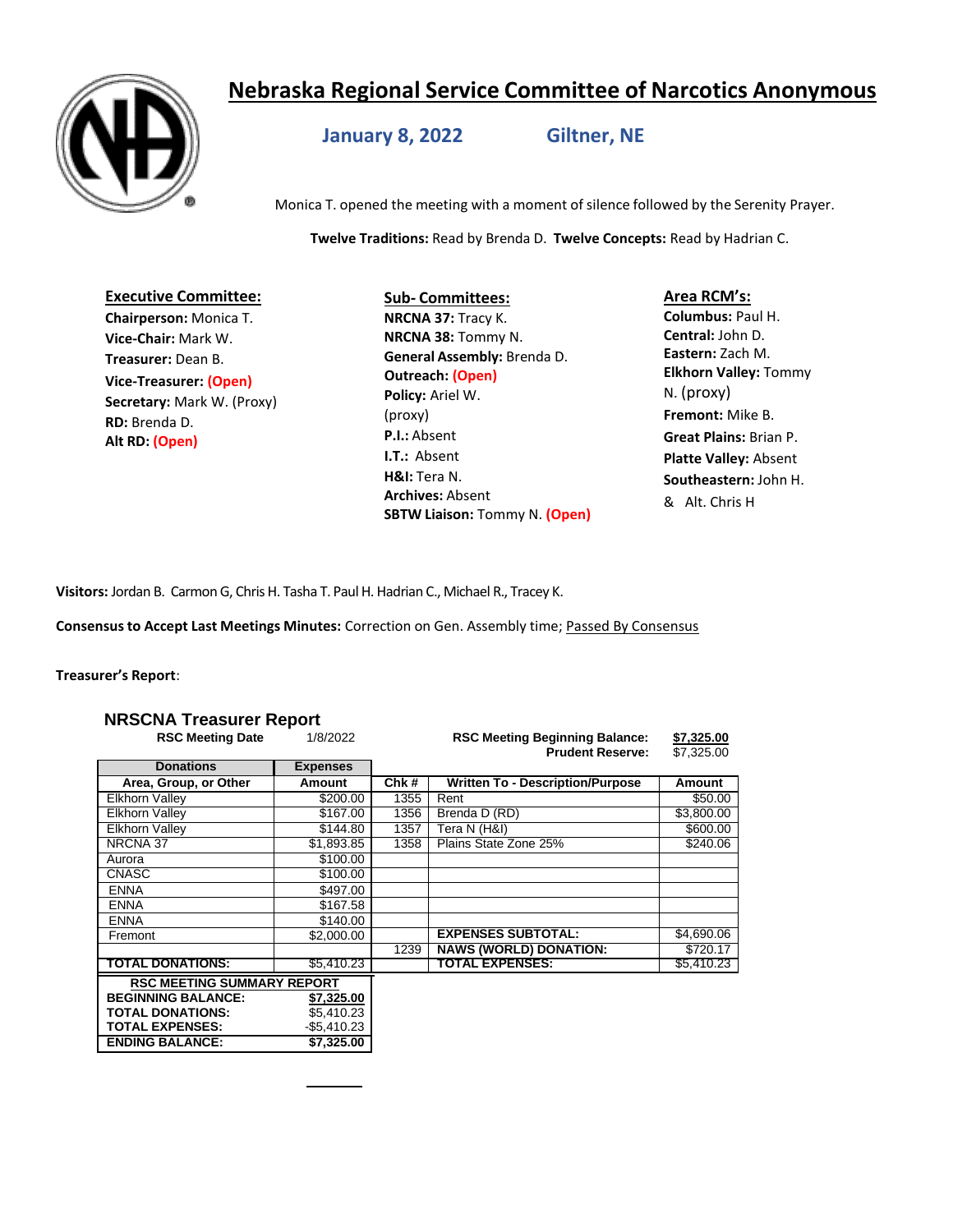#### **Area Reports:**

**Columbus:** Columbus Nebraska Region Report - Hello Brothers and Sisters, we have kept our PI & H&I commitments, SOS has been invaluable for our personal 12th step in Columbus. Our Jail is still not allowing volunteers in. We have struggled with covid here, our chairs getting it, it has been challenging, but have kept the club going with members communicating using messenger. Those with covid are encouraged to attend zoom meetings. Do we have a list from region of zoom meetings that areas are using? Love Paul H

**Central:** Hello Family & Happy New Year! Central Area is Alive. We are carrying a clean and clear message. Central area has a \$100.00 donation, also Aurora step taker has a \$100.00. In loving service John D

**Eastern:** Hello, my name is Zach M, and I'm an addict. I am grateful to have been elected into the position of RCM for ENNA. This is a whole new arena for me to learn and grow in, and I appreciate the opportunity to serve. We in ENNA have some exciting things happening in our area. There is a new open meeting of NA that has been born. It's called the N.A.C.H.O. (Narcotics Anonymous Clean Honest Open-minded) Homegroup, and it meets every Wednesday at 7pm. On the 3rd Wednesday of the month nachos are served and a speaker shares their E,S, & H. Also at our No Name Group which is held on Tuesdays at 7pm they periodically have 'Taco Tuesday'. The Spiritual Breakfast meeting in Council Bluffs which is every Sunday at 11am has a monthly pancake breakfast (last Sunday of the month) served from 10am-11am. Our Night Owls group which meets at 8pm every Wednesday does a clean time celebration on the last weekend of every month where anyone celebrating clean time that month is welcome to come and celebrate with the group. We had a very successful and well attended New Year's Eve gathering. The unity in the room was beautiful. CECK 2022 is full steam ahead. We are very excited for our live convention as we had to go digital last year because of the pandemic. Just a reminder to get yourselves registered ahead of time if you plan to attend. Full registrations are no longer available as we've reached our maximum allotted banquet dinners. You can still order convention merchandise right from the registration website (ceck.omaha-na.org)

In loving service, Zach M ENNA RCM

**Elkhorn Valley:** Hello Family, I am grateful to be EVANA's new RCM! Things are going pretty well in EVANA. The Surgery of the Spirit group has a new meeting in Wayne on Saturdays at 11 AM. There is also a new group called Kick Start in Norfolk. They have meetings on Tuesday and Thursday at 8:15 AM and Saturday and Sunday at 9:30 AM, all at 204 W Madison Ave. If those groups have not already, they will update the regional meeting list through by email. EVANA will be putting on our annual "Heart of NA Beats" function on February 12th. There will be a flyer out and put on the regional website soon! EVANA and Fremont will be putting in a bid for NRCNA today! Hopefully it will be accepted and passed in April. Assuming we get the bid, the convention will be held at Divots Convention Center in Norfolk, October 14th – 16th, 2022! I.L.S. Tommy N.

#### **Fremont: No Written Report received for Jan. 2022 NRSC**

#### **Great Plains: No Written Report received for Jan. 2022 NRSC**

**Southeastern:** Hello again to my NA family. It is good to be able to see all of you again. We are alive and well with meetings still being held and attended. Our activities committee has been able to hold some dances celebrating the holidays and we will be having a valentines dance next month. Our H&I volunteers are continuing to spread experience, strength and hope in the facilities they can enter. Our area has been able to vote in a new secretary and alternate RCM. Thank you Chelsea B and Chris H. In loving service John H.

**RD Report:** Hello Everyone and Happy New Year,

It is good to see you all today. After our last meeting in October…

I attended the virtual Zonal Meeting on November 14, 2021. The US Zones information was reported. We also talked about the upcoming Interim CAR/CAT meeting in Grand Island Jan 28th-30th, 2022. The spring Zonal meeting is being planned the weekend of May 20th, 2022, in Rapid City SD. Let me know if you would like a copy of the zonal minutes. Our next business meeting will be on Sunday January 30th in Grand Island. I hope you all will be able to attend that weekend!

Speaking of that weekend, I sent out a survey on November 17th for ideas from you on the workshops. After working out the agenda, we had 3 slots for workshops that were chosen by you. All these workshops are interactive, and I'm excited for you to enjoy and participate in them. I sent the flyer for the event to our activities page on the Nebraska Region website and posted them out on the area social media sites. I also have flyers handed out to take back to each area.

The interim CAR/CAT was posted online on November 23rd. There are five motions in the ICC (Interim CAR/CAT). The approval draft of the new Spiritual Principle A Day book was posted. A hard copy is available at the na.org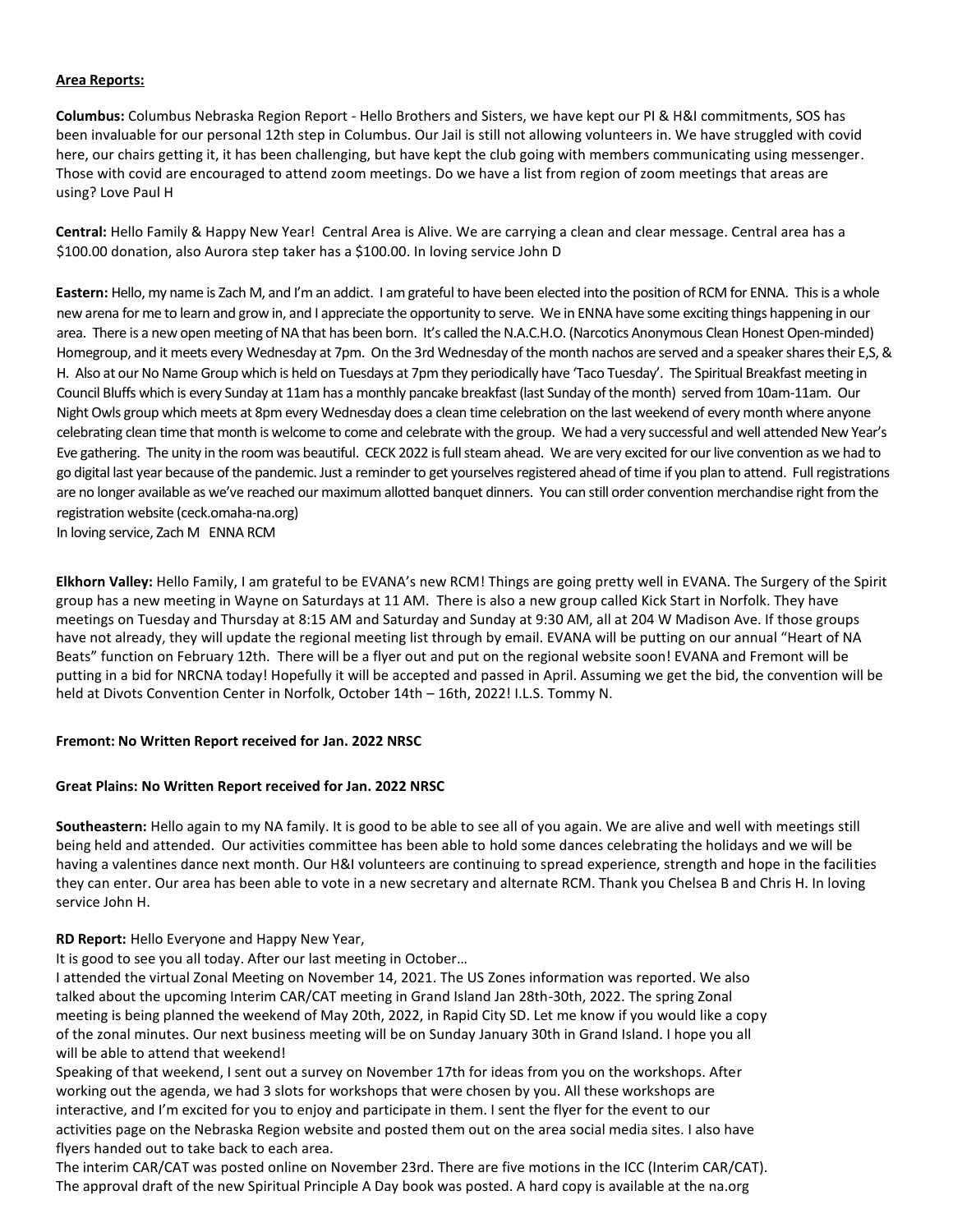webstore. For \$10.00. (Which when asked is basically the cost of paper and printing.) There are two addendums added to the first drafts... the table of spiritual principles was corrected along with the entries for Nov 2nd/ May 29th. If your Area would like to have an Interim CAR/CAT workshop, please let me know so we can schedule it together. Fremont is having one during their Freeze Out function, and I will tally those votes. I can also make those available electronically if that works better for your Area. Either way, please just let me know what you would like to do. I would like to have the all the votes tallied by April 1 so that I can have the results for you at our next meeting on April 9th, 2022. The virtual World Service Conference starts April 22nd -23rd, 29th – 30th

. On December 11th, I emailed the Ties that Bind workshop results and posted them on Slack.

On December 18th, I attended the Conference Participant Webinar, and we went over the Interim CAR/CAT 2022. There is also a survey for you to start discussing how you would like to go forward with the Conference Cycle. (I talked about this during General Assembly) These questions are available on the survey at Projects (na.org) until January 31, 2022.

For Christmas, I received a summons for jury duty from March 7th to June 3rd, 2022. Of course, this lands during the time to present the Interim CAR/CAT to the Areas and during World Service Conference. I sent them a request for some flexibility but as of this report have not heard anything back. So, it seems the perfect time to again reiterate that I would LOVE someone to put their bio in for the Alternate Delegate position. Other things to share with your Area's are…

Virtual Meetings Best Practices – will be published shortly and available at na.org.

Service Day is May 1st

At the Zonal Weekend in Grand Island, you are encouraged to bring merchandise and registrations for things going on… I encourage all service positions and all home group members to attend.

Start discussing "Where is NA not in our rural communities?"

Please let me know if there is anything I can help with! Thank you for letting me serve.

In grateful loving service,

Brenda

## **Sub- Committees**

**NRCNA XXXVII:** Hello Family. The convention was a great success! We estimated around 475 addicts in attendance with many newcomers. We have paid all our expenses including the hotel. We presented a check for \$21,000 at last region! Additionally, we still have \$1893.85 in the bank which a check was given to Region today to close out our account. We sold all but four shirts which were placed on the silent auction. We had a large amount of unused paper products including cups, plates and silverware, which was turned over to Dick T. for storage to be used for next convention. We also had some raffle items and aprox. 100 blue NA cinch bags for next NRCNA committee to use if they choose, in storage. The pre-registration for next year, we were able to get 48 early bird registrations with 9 of those blank for newcomers. Total cash collected was \$720. All registration were scanned not a google doc and are available fro[m kendrah.ne@gmail.com.](mailto:kendrah.ne@gmail.com) Hard copies were also kept and will be given to NRCNA 38 committee. We have brought all our documents and receipts for archives. ILS, Tracy K & NRCNA 37 committee

## **General Assembly:**

Dear NA Family,

During General Assembly, we talked about the Motions for the Interim CAR/CAT 2022. They are as follows…

CAR (Conference Agenda Report) Motions

Motion #1 Maker: World Board Acting as the trustor, the delegates present at the virtual WSC 2022, are continuing the suspension of Article 5, Section 3 of the FIPT Operational Rules, while we make a decision about the future. This suspension will expire at the close of WSC 2023.

Motion #2 Maker: World Board To extend the terms of the WSC elected positions for the two Human Resource Panel Members and one WSC Cofacilitator, currently set to expire in 2022 to 2023.

Motion #3 Maker: World Board To extend the terms of the three WSC elected positions on the World Board currently set to expire in 2022 to 2023.

Motion #4 Maker: World Board To approve the book contained in Addendum B, "A

Spiritual Principle a Day" as Fellowship-approved recovery literature.

CAT (Conference Approval Track) Motion

Motion #5 Maker: World Board To approve the Narcotics Anonymous World Services, Inc. budget for 2022 - 2023.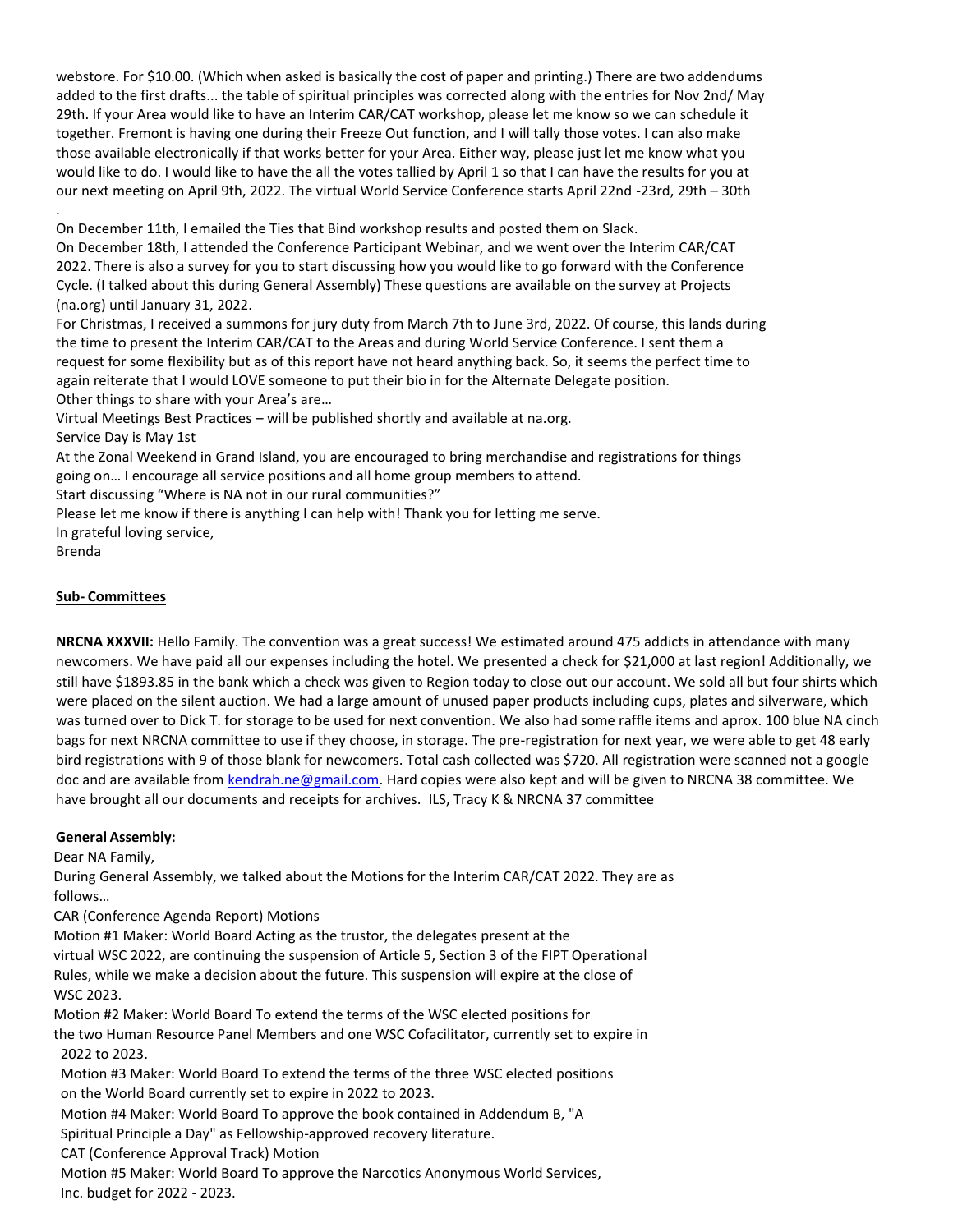We also discussed topics from the WSC (World Service Conference) of the Future Brainstorming questions. Again the survey on this will be available until Jan 31, 2022 at na.org/survey . Please have your Area's discuss this, so that your voice's are heard. In loving service, Brenda

**H&I:** Hey, H&I has reviewed the mail received from the last regional business meeting Four facilities requested literature from when H&I had sent the prisons literature before H&I has used a portion of this quarters H&I funds to send them asked for and needed literature. Fremont has had positive experiences this quarter with H&I. Great Plains L.C.same, Buffalo County on lockdown but liter given and schedules for meetings put out. Evanas is same. Central is currently on lockdown for one facility but still doing H&I with others. Looking into zoom. Senana same in general as Central, and continuing to find other H&I opportunities also Enna has been doing well. ILS, Tera N.

**Outreach:** Position open…no report given.

**Policy:** Hello Family, since October at Region, there have been no Policy updates reported that have affected out guidelines. Final confirmation is still needed regarding change in cost for the proposal related to out storage unit which passed by consensus last January 2021. Once this information is received, I will get the policy updated accordingly. . ILS, Ariel W. proxy for Seth R.

**PI:** No Report

**IT:** Sam S. was not present but remained available by phone.

**Archives**: Still waiting for storage unit to be available, we are on their list.

 Sue H. from Grand Island has joined this committee to take care of memory wall. Gave her the box today to review & update. Please tell next convention committee there is a lot of paper goods left. Don't buy any until you get a list of what is there. ILS, Dick T.

**SBTW**: No Report.

#### **Old Business:**

## **• Proposal #4: Seth R. nominated Ariel W. for Regional Policy Chairperson.**

Intent: not stated Financial Impact: \$0.00 Submitted By: Seth R. (Regional Policy Chairperson)

**Passed by groups-** Ariel W. voted in as Policy Chair.

• **Proposal #5**: Sam S. proposed to remain seated as the Regional Information Technology Chairperson. **Intent:** not stated **Financial Impact:** \$0.00 **Submitted By:** Sam S. (Regional Information Technology Chairperson)

**Passed by groups-** Sam S. voted in as IT Chair

• **Proposal #6:** Tommy N. nominated Tera N. for Regional Treasurer. **Intent:** not stated **Financial Impact:** \$0.00 **Submitted By:** Tommy N. (Regional Sponsorship Behind the Walls Liaison)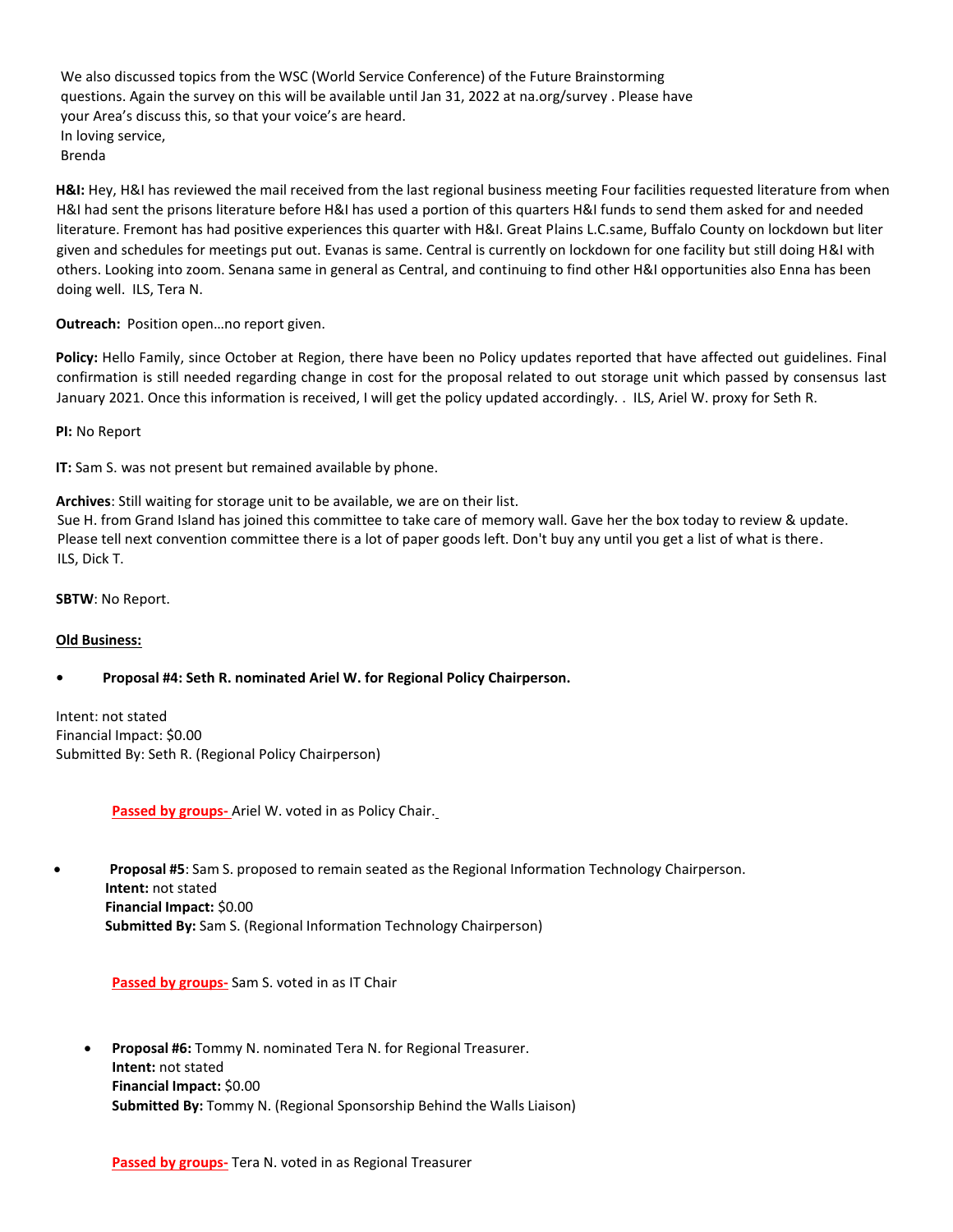• **Proposal #2:** To allow the P3 Committee to sell merchandise after the main speaker on Saturday night at all NRCNA conventions from her forward. **Intent:** To add to the NRCNA guidelines a section concerning P3 specifically. P3 is a Nebraska based project that serves our entire zone and doesn't fall into the traditional "Alternative Merchandise" category. **Financial Impact:** \$0.00 **Submitted By:** Dick T.

## **Passed by groups**

• **Proposal #4:** Tera N. nominated Tracy K. for NRSC H&I Chairperson. **Intent:** To be of service to Narcotics Anonymous and carry the message to hospitals and institutions. **Financial Impact:** \$0.00 **Submitted By:** Tera N.

**Passed by groups-**Tracy K. voted in as H&I Chair

## **Open Floor:**

- Paul H.- brought info to share about wanting to utilize more funds to provided NA Lit. to rural jails prior to handing over large donations to NAWS and Zonal. Info also discussed to provide zoom meetings to jails and prisons.
- Tommy N.- pointed out corrections needed in the info that Paul handed out regarding counties that don't actually have jails and utilized other county jails for their county.
- Brenda D.- discussed Attraction not Promotion in regards to sending out non-requested literature and how it could jeopardize PR relations, promote introductions and utilize H&I to foster building good relations. NAWS donates \$440,000 in literature for free
- Tera N.- We are blessed and that NAWS does world outreach, rural NA transportation issues. Spoke of sending out an outreach letter to rural jails where an H&I and PR doesn't cover that area in regards to literature. Discussed a compromise % over prudent reserve to go to Literature to send out. Willingness to change behaviors, compromise, morals and traditions. Stop pushing nonapproved literature to reduce conflict in ability to best help addicts. Look at jail list to send remote proposal and what percentages.
- Paul H.- Techumsa has a nice lit. selections, be open-minded and work as a team on jail lit. also asked how many have signed up as state volunteers for Pen service
- Monica T- H&I and PI have substantial budgets in Policy, personal responsibility regarding new policy and budget proposals
- Rocky- P3 has done a great job, maybe others could follow their example and work on this as this has been brought to Region for the past 3 years.
- Rob- a lot of jails/prisons have Lit. but when he was there you couldn't take it with you

#### **New Business: Proposals and Nominations:**

**#1**- Evana and Fremont Areas would like to Host NRCNA 38 in Norfolk at Divots Convention Center , Norfolk Lodge and Suites October 14<sup>th</sup> -16<sup>th</sup>.

Intent- To host a "Kickass Convention"

Financial Impact- \$2000 seed money

Submitted by Tommy N.- Co-chairs- Thomas Newcombe & Samantha Bohanan, Co-Treasures- Michael Rockwood & Tera Newcombe and They were instructed to open Convention 38 Bank Account with Region Tax ID 47-0748971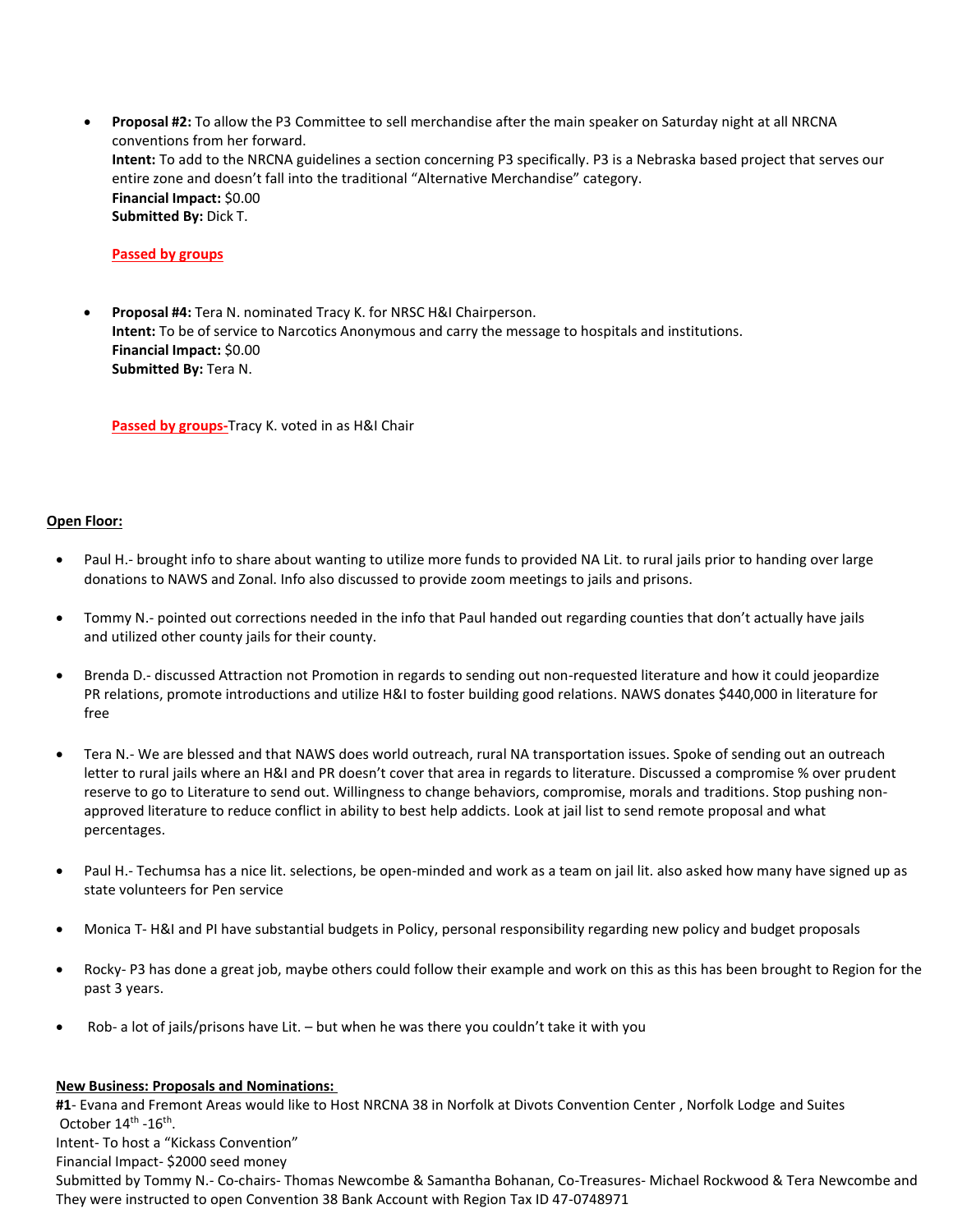RCM's voted to pass this on consensus due to time line constraints

**#2**- Nominate Hadrian C. as Alt. IT Chair Intent- To further mentorship and continuity Financial Impact- none Submitted by John D.

Hadrian C Service Bio- Clean Date: 5-28-2015 Prior Group Service Positions: -Meeting Chair/Keyholder at the Phoenix Group in Salina, KS -Operations/Supplies at the Phoenix Group in Salina, KS -Secretary/Keyholder of Night Owls Group -GSR of Night Owls Group Prior Area Service Positions: -Alt RCM & RCM of ENNA -H&I Panel Member Current Service Positions: -Secretary of ENNA

I work steps with my NA sponsor and sponsor other NA members. I believe in maintaining commitments to the fellowship so that I might remain centered in my recovery and help carry the message to the still suffering addict.

#### **BACK To GROUPS**

**#3**- To change PI to P.R. (Public Relations) Intent- To keep out language and terms consistent with other service bodies within and outside of our Region This is a word change only Financial Impact- none Submitted by Brenda D. Policy Change-

#### **BACK To Groups**

#### **Additional info**

- Discussion on H&I research towards jails and donations of additional funds if needed
- Notation of info from Paul H. and handing it off to H&I for research purposes
- Permission given to NRCNA 38 for use of Tax ID to set up bank account and Pal Pay use the Tax ID# (not individual)
- CAR/CAT Area workshops offered by RD
- Zone in Grand Island in 2 weeks, into offered by RD and reminded people to attend for this great experience.

#### **Nominations Review from last Region in October**

- Chairperson: Monica T. resubmitted a nomination for her to remain seated for one more term
- Vice-Chairperson: Mark W. has been recently seated and will continue in this position
- Treasurer: Tommy N. nominated Tera N. Passed by groups
- Policy Chairperson: Seth R. nominated Ariel W.- Passed by groups
- PI Chairperson: Tommy N. will check with Christine F. on whether or not she will remain seated
- IT Chairperson: Sam S. proposed to remain seated Passed by groups
- IT Vice Chair- John D. nominated Hadrian C.- nomination accepted
- H&I Chairperson: Tera N. nominated Tracy K. Passed by groups
- Archives Chairperson: Dick T. proposed to remain seated (a bio was not provided prior to completion of these minutes)
- Sponsorship Behind the Walls Liaison: Tommy N. will not accept a nomination, but will continue in that position and mentor incoming trusted servant